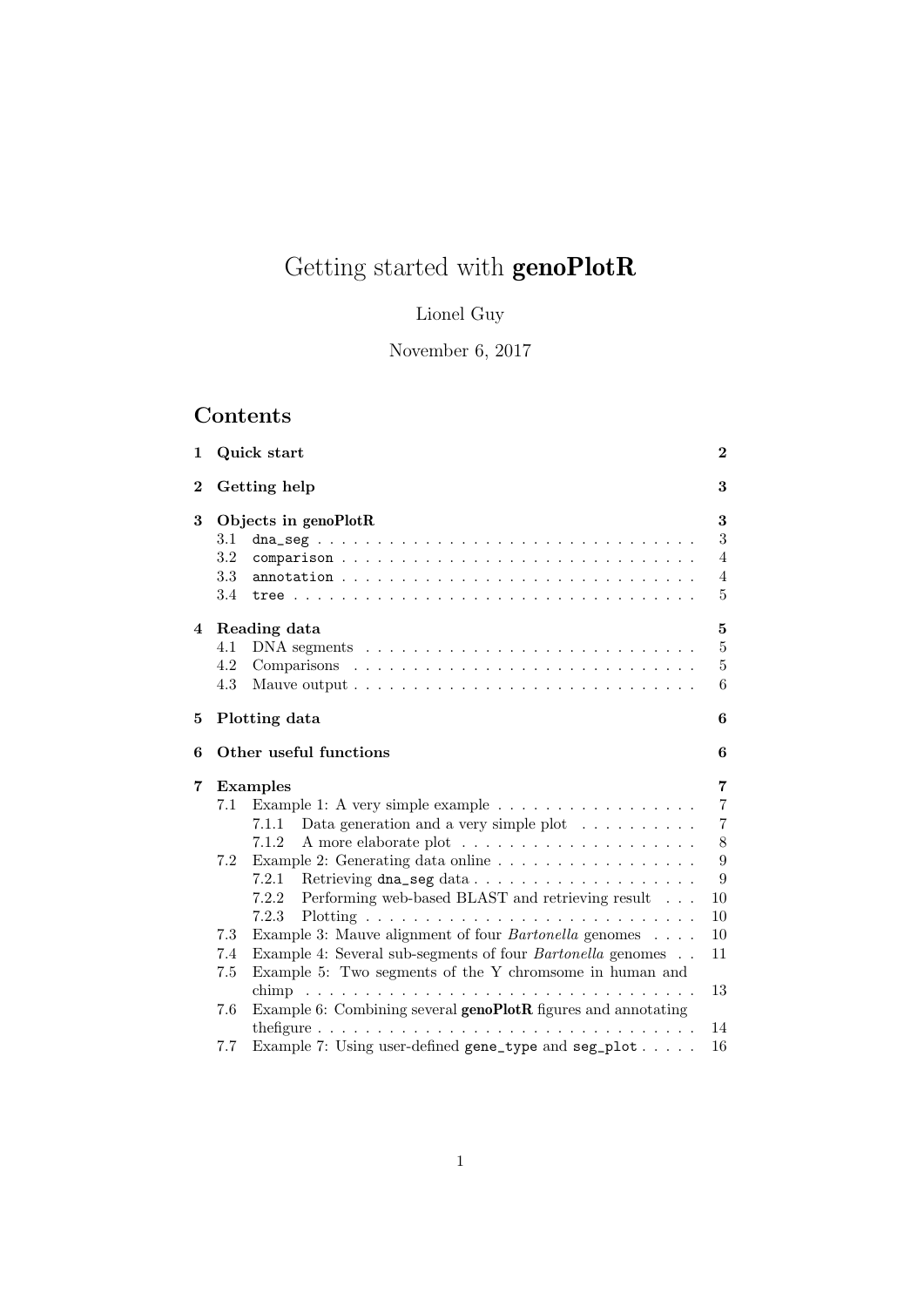# Introduction

The genoPlotR package is intended to produce publication-grade graphics of gene and genome maps. With the amazing speed of data production of new DNA sequencing techniques and the increase in the number of software available to compare these sequences, there is a great need to graphically represent these sequences and their comparisons. A number of packages already exist (Artemis, ACT, mauve), but none of them produces easily reproducible, publication-grade graphics. The goal of this package is to fill in that gap.

This document provides an introduction to **genoPlotR**, providing the user with examples of increasing complexity. It is not meant as a comprehensive guide to all the functions and options of the package, but rather as a first approach to the package.

To load the library in a R session, type:

```
> library(genoPlotR)
```
## 1 Quick start

Loading the simplest dataset, applying a color scheme and some limits to the plotting aread, adding a tree and some annotations. For more details about that plot, refer to the first of the examples developed below.

```
> data(three_genes)
> comparisons[[1]]$col \leq apply_color_scheme(c(0.6, 0.4, 0.5), "grey")
> names <- c("Huey", "Dewey", "Louie")
> names(dna_segs) <- names
> tree <- newick2phylog("(((Huey:4.2,Dewey:3.9):3.1,Louie:7.3):1);")
> mid_pos <- middle(dna_segs[[1]])
> xlims <- list(c(Inf, -Inf), c(-Inf, Inf), c(1850, 2800))
> annot <- annotation(x1=c(mid_pos[1], dna_segs[[1]]$end[2]),
x2=c(NA, dna\_segs[[1]]\umd(3]),
+ text=c(dna_segs[[1]]$name[1], "region1"),
+ rot=c(30, 0), col=c("blue", "black"))
```
Now plotting these three segments:

```
> plot_gene_map(dna_segs=dna_segs, comparisons=comparisons,
              annotations=annot, annotation_height=1.3,
+ tree=tree, tree_width=2,
+ xlims=xlims,
+ main="Comparison of Huey, Dewey and Louie")
\rightarrow
```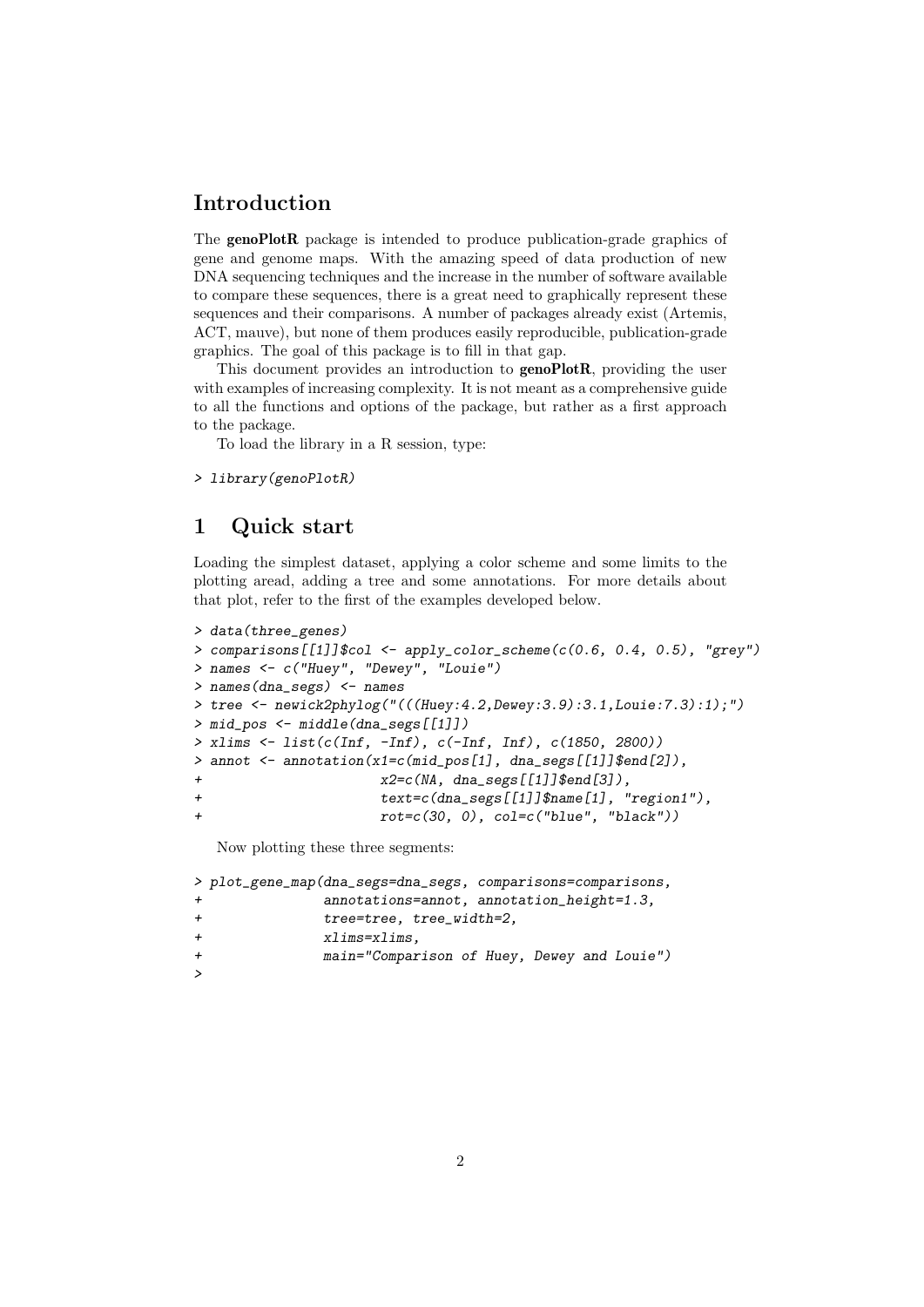

# 2 Getting help

There are various ways to get help with genoPlotR. First, you can start the general help in a web browser, and then click on "packages" and find genoPlotR in the list. It will provide a list of the functions available. The first link in the list leads to a very general description of the package.

> help.start()

Another way of obtaining the list of functions present in the package is to run

```
> library(help=genoPlotR)
```
A lot of examples and help are available in the main functions, i.e. the reading functions (the various read\_dna\_seg\_from\* and read\_comparison\_from\* functions) and the main plotting function, plot\_gene\_map.

> help("read\_functions") > help("plot\_gene\_map")

Finally, the web page on R-forge (http://genoplotr.r-forge.r-project.  $\sigma$ g/) provides ways to get in touch with the **genoPlotR** community and to submit bugs and feature requests.

# 3 Objects in genoPlotR

This section will give an overview of the different types of R objects in geno-PlotR.

### 3.1 dna\_seg

A dna\_seg object is a collection of genes or elements along a genome, to be represented on a map.

dna\_seg objects need to have 4 columns, name, start, end and strand. Extra columns with names col, lty, lwd, pch, cex, gene\_type will be used in the plotting process. Other extra columns will be kept in the object, but not used.

```
> names1 <- c("feat1", "feat2", "feat3")
> starts1 <- c(2, 1000, 1050)
```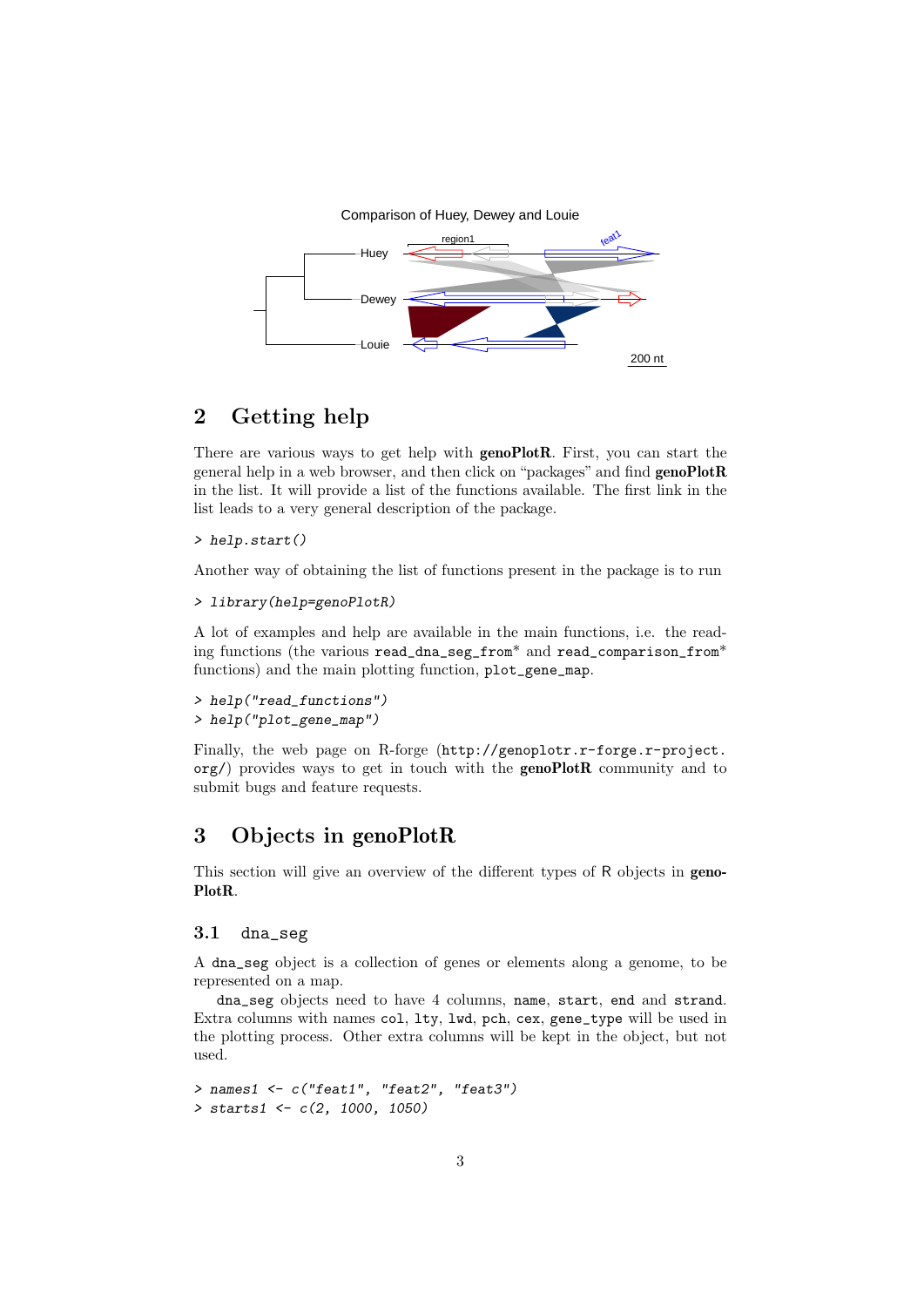```
> ends1 <- c(600, 800, 1345)> strands1 <- c("-", -1, 1)> cols1 <- c("blue", "grey", "red")
> df1 <- data.frame(name=names1, start=starts1, end=ends1,
                   strand=strands1, col=cols1)
> dna_seg1 <- dna_seg(df1)
> str(dna_seg1)
Classes \tilde{a}Aïdna_seg\tilde{a}A\tilde{z} and 'data.frame': 3 obs. of 11 variables:
$ name : chr "feat1" "feat2" "feat3"
$ start : num 2 1000 1050
$ end : num 600 800 1345
$ strand : num -1 -1 1
$ col : chr "blue" "grey" "red"
$ fill : chr "transparent" "transparent" "transparent"
$ lty : num 1 1 1
$ lwd : num 1 1 1
$ pch : num 8 8 8
$ cex : num 1 1 1
$ gene_type: chr "arrows" "arrows" "arrows"
```
#### 3.2 comparison

A comparison is a collection of similarities, representing the comparison between two DNA segments.

Objects (either data frames or lists) should have at least named elements start1, end1, start2 and end2. In addition, it can use a color column, that will give the color of each comparison. Additional numeric columns can be used for automatic color-coding (via apply\_color\_scheme.

```
> starts1 <- c(2, 1000, 1050)
> ends1 <- c(600, 800, 1345)
> starts2 <- c(50, 800, 1200)> ends2 <- c(900, 1100, 1322)
> comparison1 <- as.comparison(data.frame(start1=starts1, end1=ends1,
                                            start2=starts2, end2=ends2))
> str(comparison1)
Classes \tilde{a}\tilde{A} \tilde{Y}comparison\tilde{a}\tilde{A}\tilde{Z} and 'data.frame': 3 obs. of 5 variables:
 $ start1 : num 2 1000 1050
 $ end1 : num 600 800 1345
 $ start2 : num 50 800 1200
 $ end2 : num 900 1100 1322
 $ direction: num 1 -1 1
```
### 3.3 annotation

An annotation object is used to annotate a DNA segment. It has labels attached to positions. Each label can be attached to a single position or to a range.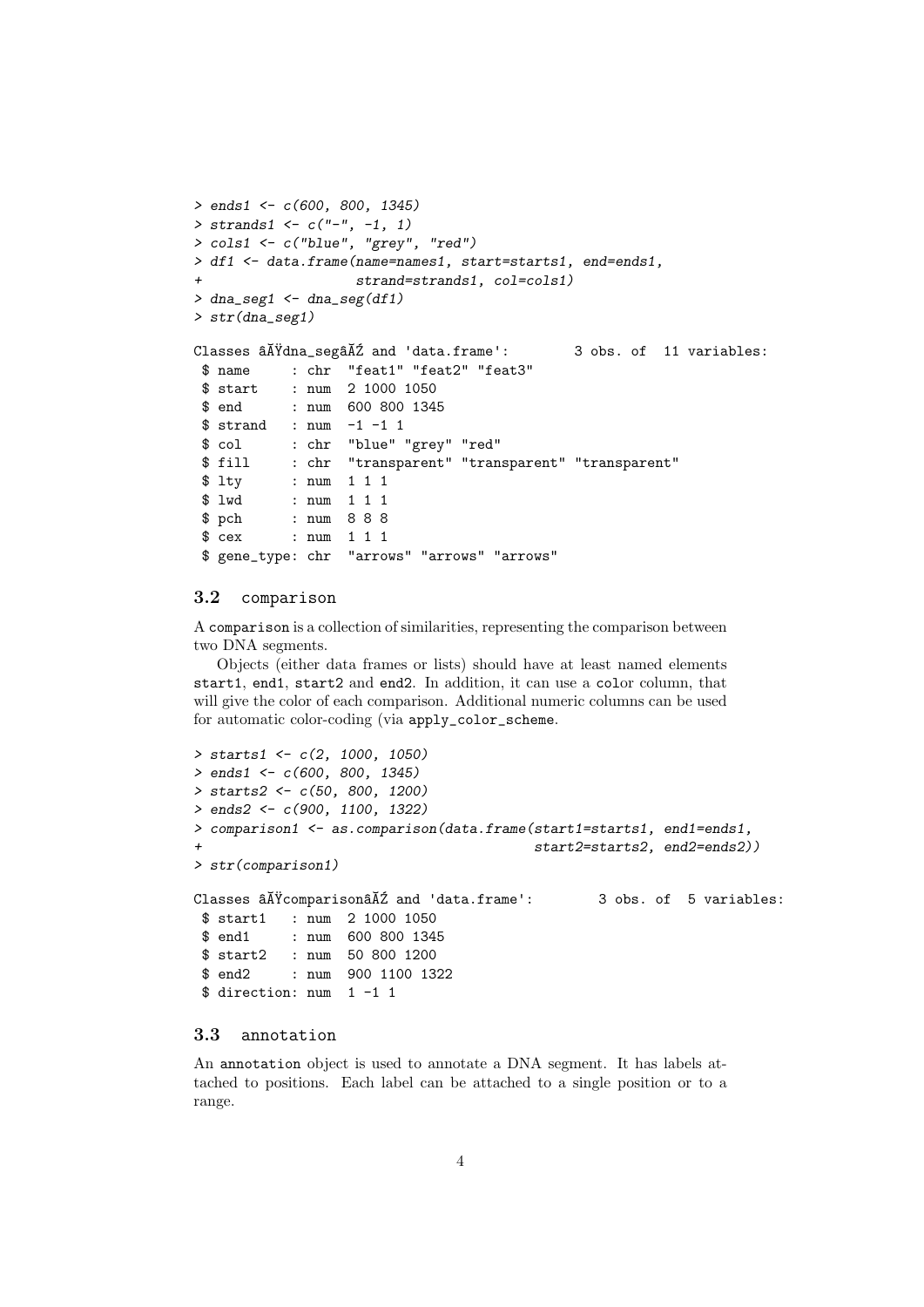```
> mid_pos <- middle(dna_segs[[1]])
> annot1 <- annotation(x1=mid_pos, text=dna_segs[[1]]$name)
> str(annot1)
Classes \tilde{a} \tilde{A} \tilde{Y}annotation\tilde{a} \tilde{A} \tilde{Z} and 'data.frame': 3 obs. of 5 variables:
 $ x1 : num 301 900 1198
 $ x2 : logi NA NA NA
 $ text : chr "feat1" "feat2" "feat3"
 $ color: chr "black" "black" "black"
 $ rot : num 0 0 0
```
#### 3.4 tree

A tree description in Newick format can ba parsed using ade4 package.

```
> tree <- newick2phylog("(((A_aaa:4.2,B_bbb:3.9):3.1,C_ccc:7.3):1);")
> str(tree$leaves)
Named num [1:3] 4.2 3.9 7.3
```
 $-$  attr(\*, "names")= chr  $[1:3]$  "A\_aaa" "B\_bbb" "C\_ccc"

### 4 Reading data

### 4.1 DNA segments

Several formats can be read by genoPlotR to produce dna\_seg objects:

- EMBL files (read\_dna\_seg\_from\_embl)
- Genbank files (read\_dna\_seg\_from\_genbank)
- PTT (protein table) files, tabular versions of Genbank files)(read\_dna\_seg\_from\_ptt)
- User generated tabular files (read\_dna\_seg\_from\_ptt)

The function read\_dna\_seg\_from\_file is a wrapper function, that will attempt to guess the correct format of the file.

The first three files are common biological formats and can be downloaded from major databases, such as the NCBI (http://www.ncbi.nlm.nih.gov/) and the ENA (http://www.ebi.ac.uk/ena). The definition of EMBL and Genbank files can be found at ftp://ftp.ebi.ac.uk/pub/databases/embl/doc/ FT\_current.html.

### 4.2 Comparisons

genoPlotR can read tabular files, either user-generated tab files (read\_comparison\_from\_tab), or from BLAST output (read\_comparison\_from\_blast). To produce files that are readable by  $\text{genoPlotR}$ , the  $-m$  8 or 9 option should be used in blastall, or -outfmt 6 or 7 with the BLAST+ suite.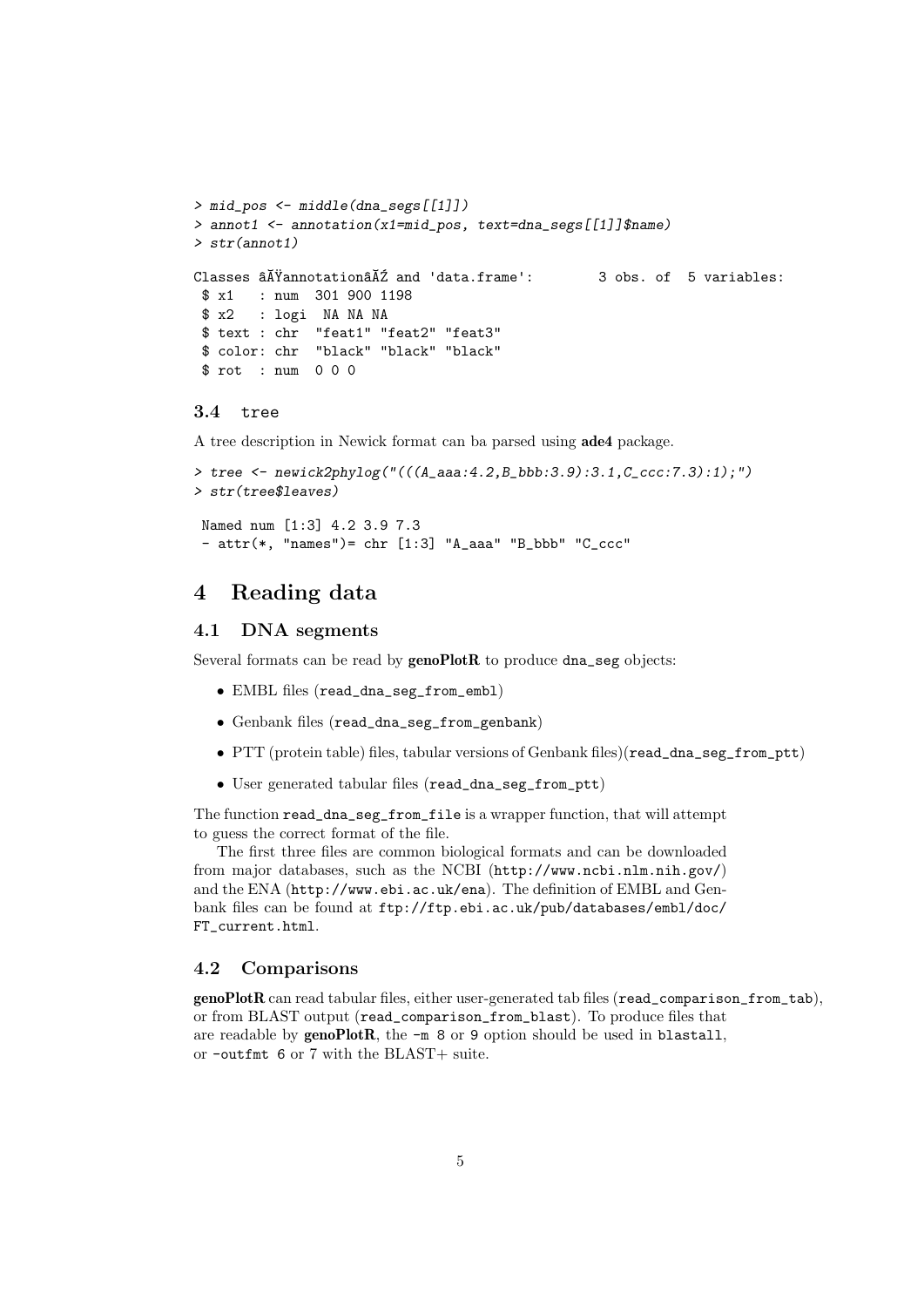### 4.3 Mauve output

The backbone output of the Mauve genome aligner (http://darlinglab.org/  $\texttt{mauve/mauve.html)}$   $\texttt{can be parsed using read\_comparison\_from\_blast}^1.$ 

The function will return a list consisting of a list of dna\_seg objects and the corresponding comparisons.

# 5 Plotting data

There is only one plotting function in **genoPlotR**, plot\_gene\_map. Many arguments are available, but here is a list of the most important. Check the documentation for a more thorough description.

dna\_segs A list of DNA segment objects.

comparisons A list of comparisons. Should containt one element less than the previous.

tree An eventual phylogenetic tree to be plotted at the left of the figure.

- annotations An annotation object, or a list of annotations. Will display annotations to the first, or to all DNA segments, respectively.
	- xlims A list of even-numbered numeric vectors, giving the borders of sub-segments to be plotted. The vector  $c(1,5000,8000,6000)$  will display two subsegments (1 to 5000 and 6000 to 8000), the second being in reverse orientation.
	- main A title to the plot.
	- scale Should a scale be displayed at the bottom right of the plot?
- dna\_seg\_scale Allows to control the addition of scales to each segments. If simply TRUE, will display a scale on each segment. If a vector, a scale will be displayed for the corresponding TRUE element.
- global\_color\_scheme Allows to recalculate the colors of the comparisons, to have colors corresponding to the same scale for all comparisons.
	- plot\_new Turn off to avoid creating a new plot. Escpecially useful to integrate a genoPlotR plot in a larger figure.

# 6 Other useful functions

apply\_color\_scheme Allows to apply a gray scale or shades of red and blue to a comparison.

middle Useful to get the middle of a gene, especially to create annotations.

Datasets Type data(package="genoPlotR") to get the full list.

<sup>1</sup>Tested with Mauve 2.3.1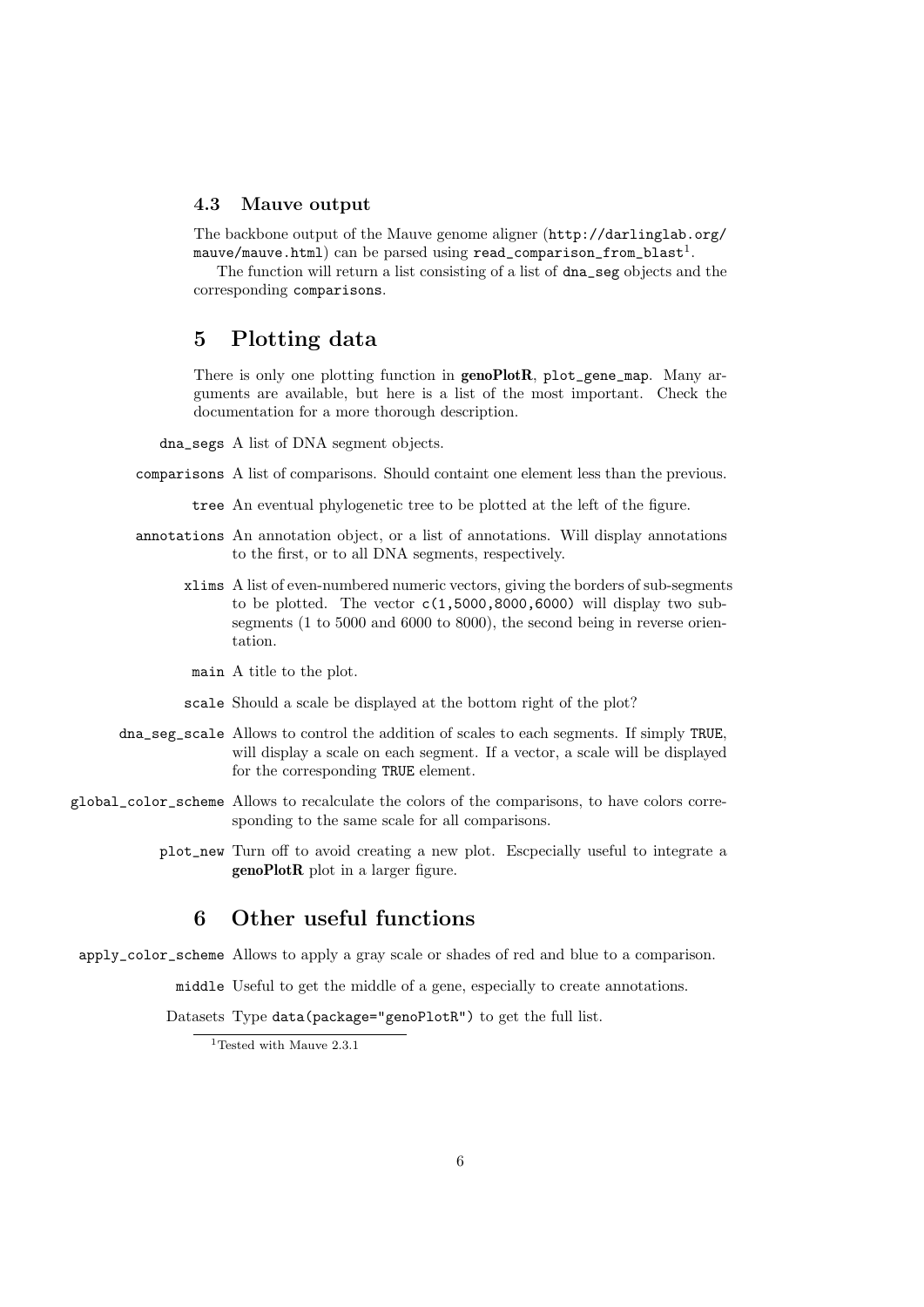## 7 Examples

This section gives step-by-step examples, of gradual complexity. The last one shows how to combine several plots and to annotate already generated plots. For all examples, the first step is to load the library.

> library(genoPlotR)

### 7.1 Example 1: A very simple example

The data used in this example is a dataset included in genoPlotR, but for the sake of demonstration, it will be recreated from scratch. To retrieve data from the package, use data(three\_genes).

### 7.1.1 Data generation and a very simple plot

First, three dna\_segs are generated, from data frames with columns name, start, end, strand and col.

```
> df1 <- data.frame(name=c("feat1", "feat2", "feat3"),
+ start=c(2, 1000, 1050),
+ end=c(600, 800, 1345),
+ strand = c(-1, -1, 1),+ col=c("blue", "grey", "red"))
> dna_seg1 <- dna_seg(df1)
> df2 <- data.frame(name=c("feat1", "feat2", "feat3"),
+ start=c(50, 800, 1200),
+ end=c(900, 1100, 1322),
+ strand=c(-1, 1, 1),
+ col=c("blue", "grey", "red"))
> dna_seg2 <- dna_seg(df2)
> df3 <- data.frame(name=c("feat1", "feat2", "feat3"),
+ start=c(1899, 2108, 2803),
+ end=c(2034, 2732, 3620),
+ strand = c(-1, -1, 1),+ col=rep("blue", 3))
> dna_seg3 <- dna_seg(df3)
> dna_segs <- list(dna_seg1, dna_seg2, dna_seg3)
```
Then, create two comparisons objects from data frames with columns start1, end1, start2, end2 and col. In the first comparison, the starts and ends correspond to the genes created above.

```
> df4 <- data.frame(start1=dna_seg1$start,
+ end1=dna_seg1$end,
+ start2=dna_seg2$start,
               end2=dna_seg2$end)
> comparison1 <- comparison(df4)
> df5 < - data.frame(start1=c(50, 800),
+ end1=c(500, 1100),
+ start2=c(1899, 2732),
```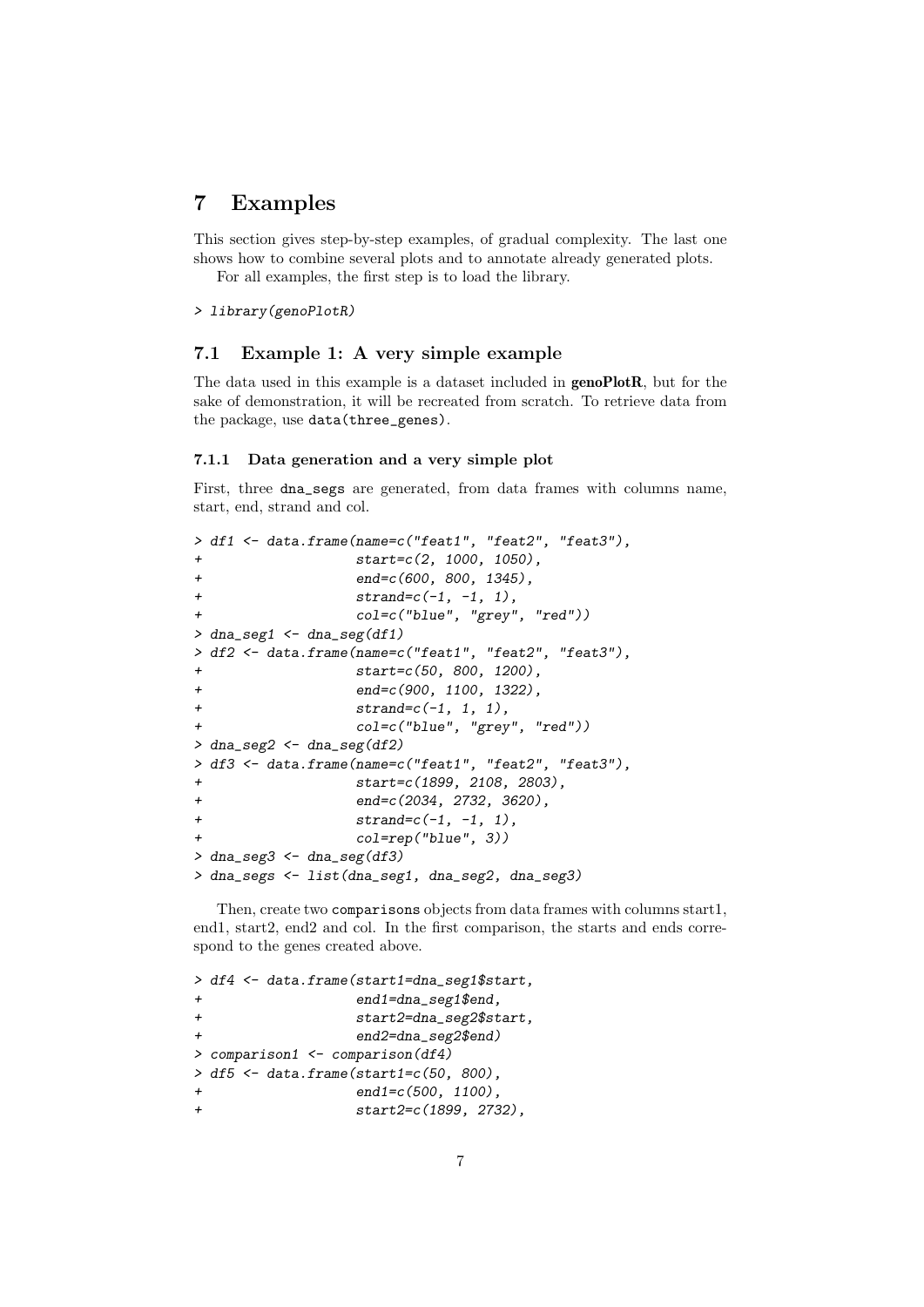+ end2=c(2034, 2508), + col=c("#67000D", "#08306B")) > comparison2 <- comparison(df5) > comparisons <- list(comparison1, comparison2)

This constitutes all the material required to create a basic plot.

> plot\_gene\_map(dna\_segs=dna\_segs, comparisons=comparisons)



#### 7.1.2 A more elaborate plot

Many options can be added to this simple plot. To begin with, the first comparison will be colored in grey scale, using an arbitrary scale passed to the function apply\_color\_scheme.

```
> comparisons[[1]]$col <- apply_color_scheme(c(0.6, 0.4, 0.5), "grey")
```
Second, names and a phylogenetic tree are prepared. The function newick2phylog from the package ade4 is used to prepare an object suitable for genoPlotR. The elements of the list of dna\_segs must be named and correspond to the labels of the tree object, to avoid confusion.

```
> names <- c("Huey", "Dewey", "Louie")
> names(dna_segs) <- names
> tree_HDL <- newick2phylog("(((Huey:4.2,Dewey:3.9):3.1,Louie:7.3):1);")
```
Third, annotations to the first segment are added. The first gene is annotated in its middle (thus the use of middle function), while a region comprising the second and third gene are annotated with a square bracket. Note the use of a numeric value for x1 and NA for the first gene, and the use of two numeric values for the second region.

```
> mid_pos <- middle(dna_segs[[1]])
> annot <- annotation(x1=c(mid_pos[1], dna_segs[[1]]$end[2]),
+ x2=c(NA, dna\_segs[[1]]$end[3]),+ text=c(dna_segs[[1]]$name[1], "region1"),
+ rot=c(30, 0), col=c("grey", "black"))
```
Finally, the plot is drawn, addind a title, allowing 2 inches for the tree width (instead of the default 20% of the plot), and changing the annotation space to 1.3 lines (as opposed to 1 by default). The different options can be checked by removing/adding the different arguments to plot\_gene\_map.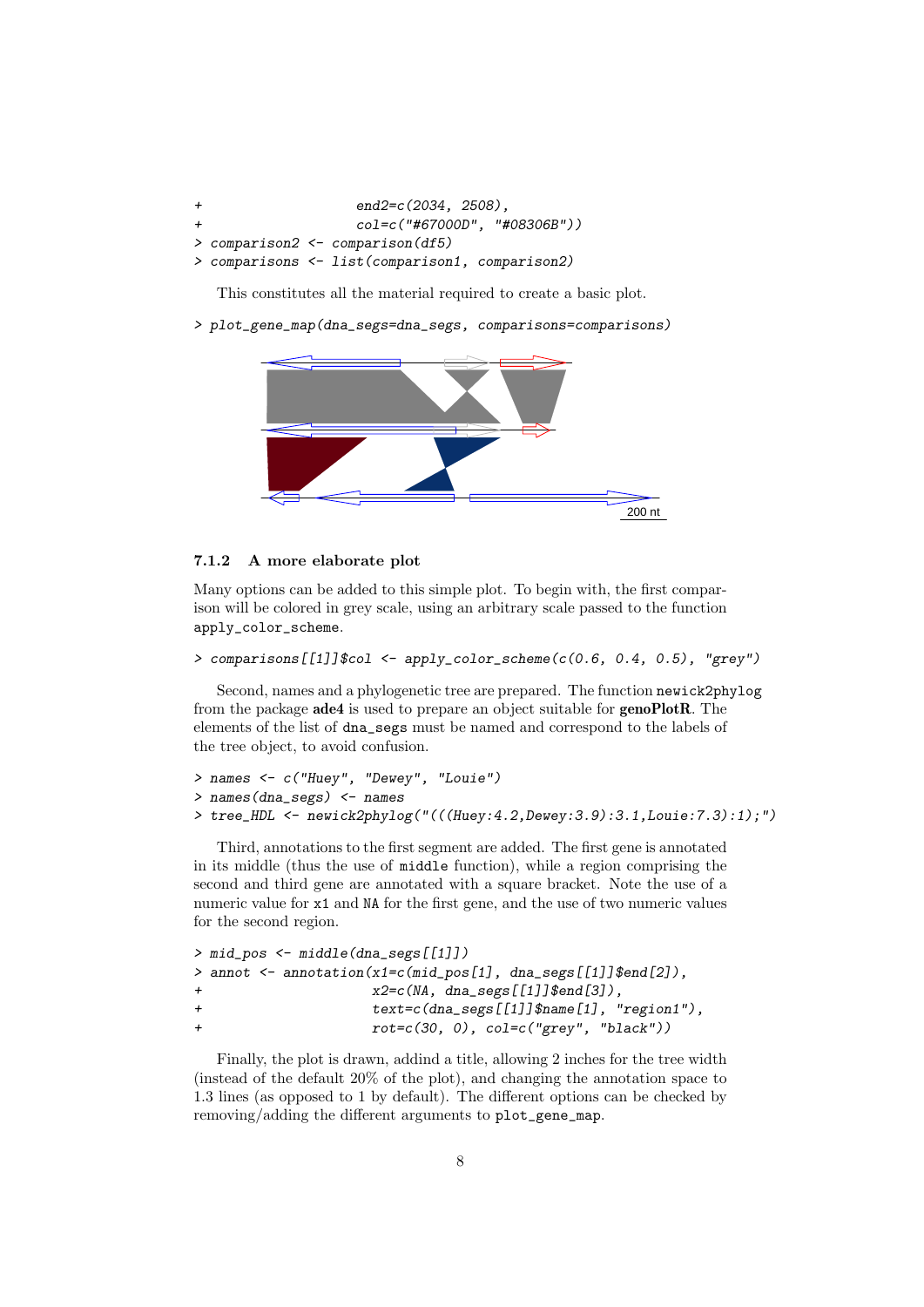|              | > plot_gene_map(dna_segs=dna_segs, comparisons=comparisons, |
|--------------|-------------------------------------------------------------|
| $+$          | annotations=annot, annotation_height=1.3,                   |
| $\leftarrow$ | tree=tree_HDL, tree_width=2,                                |
| $+$          | main="Comparison of Huey, Dewey and Louie")                 |

To explore the different options, new windows can be opened by using x11() or window(), depending on the OS, or saved to files using for example png() or pdf(). To finish the plot, the function dev.off() should be called.



The plot can be saved by adding, in front of the call to plot\_gene\_map, a call to one of the graphical device functions of  $R$  (e.g.  $pdf()$ ,  $png()$ ,  $jpeg()$ ). To finish the plot, the function dev.off() should be called.

### 7.2 Example 2: Generating data online

This section will give an example of how data can be retrieved and generated online, using the resources available at the NCBI http://www.ncbi.nlm. nih.gov/. This example was devised on 5/3/2010, and given the relatively rapid rate of changes in public databases, it is possible that part or all of this example becomes obsolete. Please contact the author of this document (lionel.guy@ebc.uu.se) in such a case.

In this example, the genomes of *Bartonella henselae* (RefSeq accession NC<sub>-005956</sub>) and *Bartonella quintana* (RefSeq accession NC<sub>-005955</sub>) will be compared.

### 7.2.1 Retrieving dna\_seg data

To retrieve Genbank files, the Entrez Nucleotide Database can be directly queried, provided that the accession number is known. In such a case, the database can be accessed from the home page of NCBI (http://www.ncbi.nlm. nih.gov/), by entering the accession number (e.g.  $NC_{0.05956}$ ) in the search field and by selecting "Nucleotide" in the "Search" list. The Genbank file is then displayed. It can be saved it in a suitable format by clicking on the "Download" link and by selecting "GenBank".

If the accession number is unknown, the nucleotide database can be queried for the name of the organism, or accessed via a list (https://www.ncbi.nlm. nih.gov/genome/browse/). In that list, the files can be directly retrieved from the ftp site of the NCBI (by clicking the letter "F" in the corresponding row). Alternatively, it is possible to click on the accession number, which leads to a page summarizing information on the queried genome. Access to the page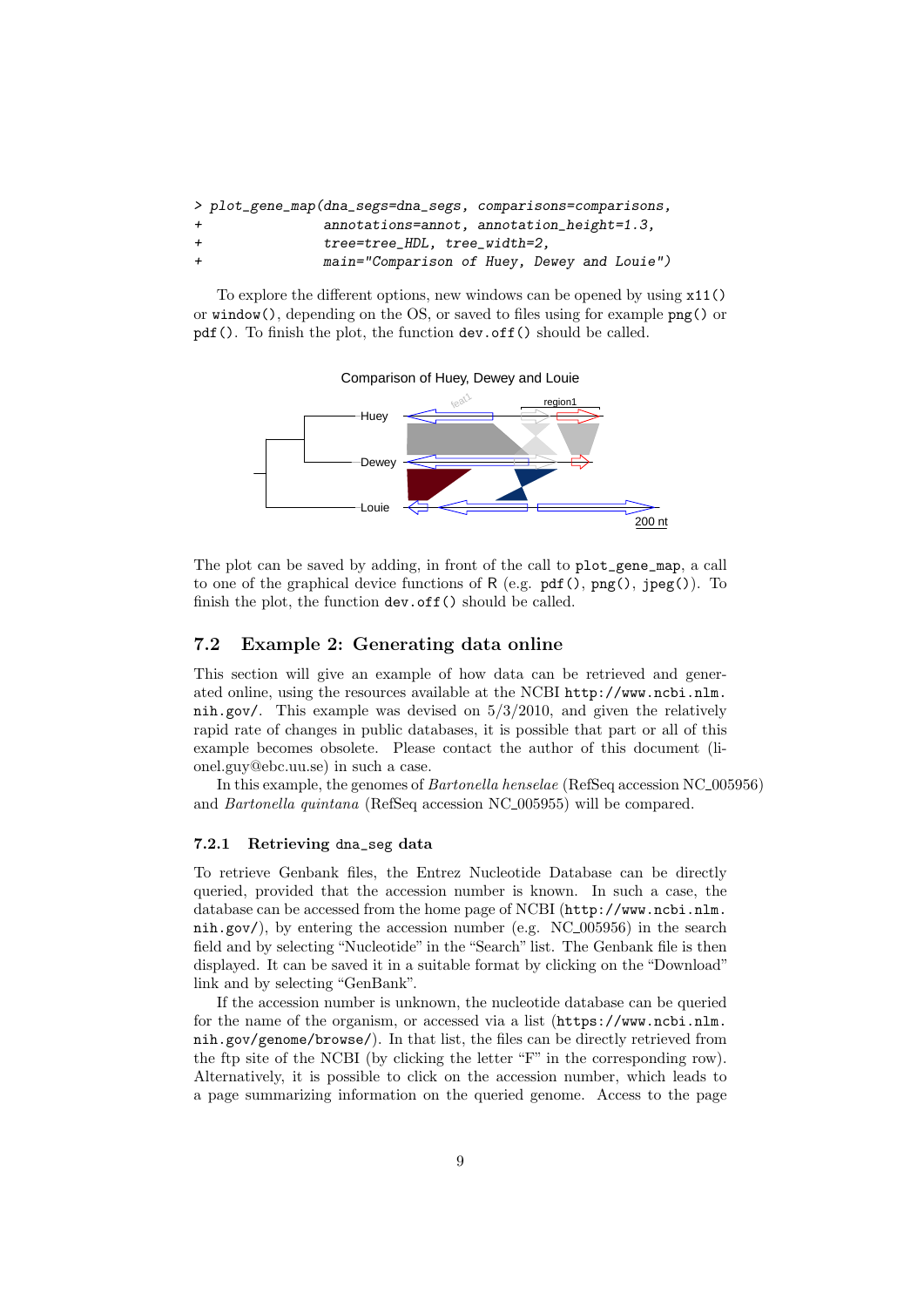described above is achieved by clicking on the accession number linked under the title "Refseq".

Repeat the procedure for the other genome (NC<sub>-005955</sub>).

### 7.2.2 Performing web-based BLAST and retrieving result

The two previously retrieved genomes can be compared with BLAST, more precisely using the bl2seq feature of BLAST.

Access to the BLAST section of the NCBI website is achieved by clicking on BLAST in the "Popular resources" section of the NCBI home page, or by using a direct link (http://blast.ncbi.nlm.nih.gov/Blast.cgi). A link to the "bl2seq" resource is presented in the "Specialized BLAST" section.

There, the genomes can be aligned by entering the two genome accession numbers. The other arguments to BLAST can then be modified at will to suit the needs of the comparison. Once the BLAST search is run, the hit table (which can be read by genoPlotR can be downloaded by clicking on "Download" and "Hit Table(text)" in the result page.

### 7.2.3 Plotting

Provided that the Genbank files and their comparison have been saved under the correct names in the directory where R was started, they can be parsed directly by genoPlotR.

```
> BH <- try(read_dna_seg_from_file("NC_005956.gbk"))
> BQ <- try(read_dna_seg_from_file("NC_005955.gbk"))
> BH_vs_BQ <- try(read_comparison_from_blast("NC_005956_vs_NC_005955.blast"))
```
The data, or a sample thereof (using xlims) can now be plotted.

```
> xlims <- list(c(1,50000), c(1,50000))
> plot_gene_map(dna_segs=list(BH, BQ),
             comparisons=list(BH_vs_BQ),
+ xlims=xlims,
+ main="BH vs BQ, comparison of the first 50 kb",
+ gene_type="side_blocks",
+ dna_seg_scale=TRUE, scale=FALSE)
>
```


### 7.3 Example 3: Mauve alignment of four Bartonella genomes

genoPlotR is able to parse the backbone file produced by Mauve (for details on the format, see http://darlinglab.org/mauve/user-guide/files.html).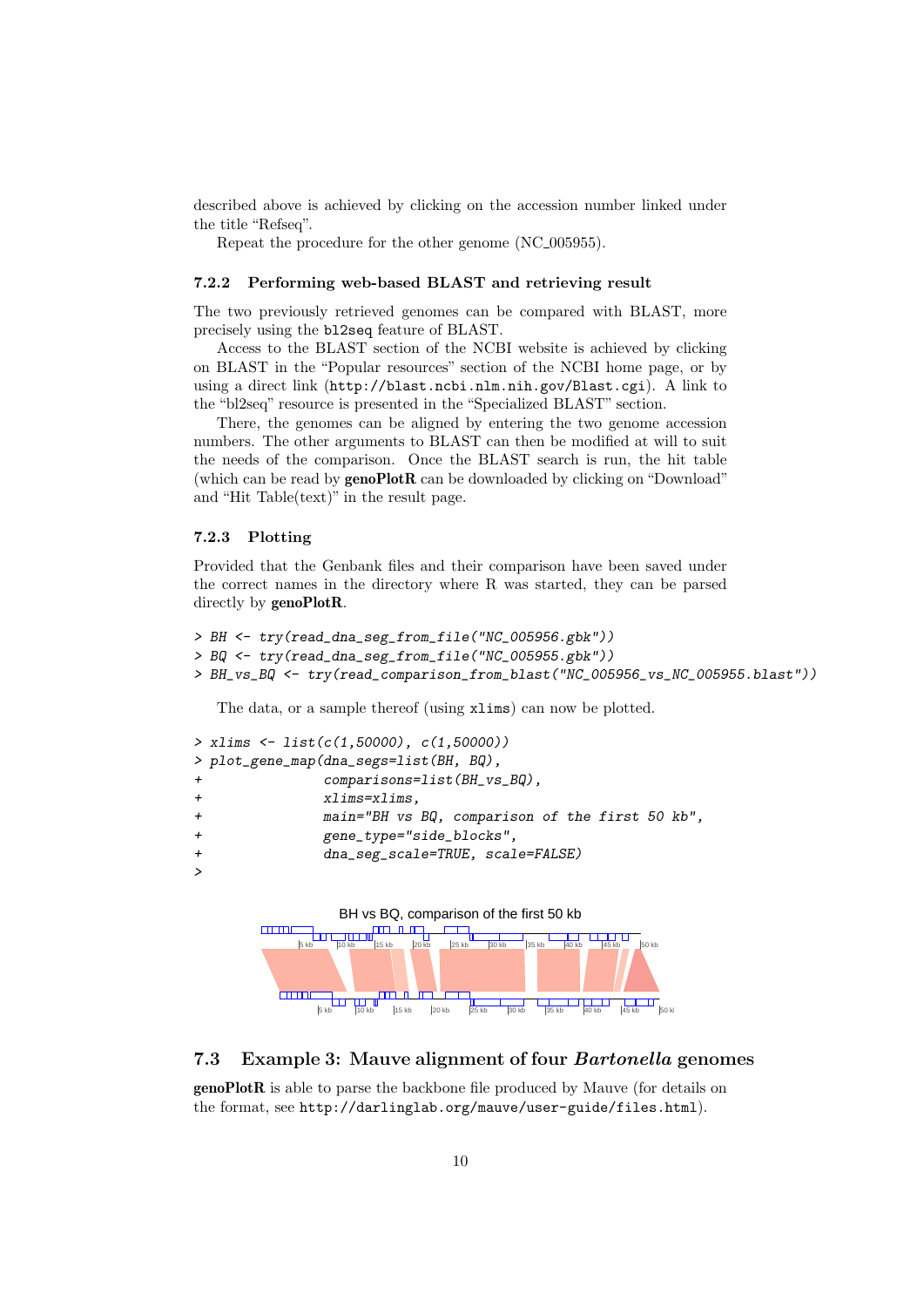The elements of the DNA segments are no longer genes, but Mauve blocks. Similarly, the comparison reflects the correspondances between these blocks. The strand indicates the orientation of the block with respect to a reference, which by default is the first genome in the comparison. A single list is returned, which contains two lists, one containing the dna\_segs and the other one the comparisons.

The genomes in the backbone file are not named, so it is advised to be cautious in the order of the names given.

In this example, 4 genomes of Bartonella have been compared with Mauve 2.3.1. The smaller blocks (smaller than 10 kb) are filtered out, and the second genome (which is the largest) is taken as the reference). The data set can also be accessed in the package by running data(mauve\_bbone).

```
> bbone_file <- system.file('extdata/barto.backbone', package = 'genoPlotR')
> bbone <- read_mauve_backbone(bbone_file, ref=2, filter_low=10000)
> names <- c("B_bacilliformis", "B_grahamii", "B_henselae", "B_quintana")
> names(bbone$dna_segs) <- names
```
Calculating the lengths by adding the length on both sides of the comparisons

```
> for (i in 1:length(bbone$comparisons)){
+ cmp <- bbone$comparisons[[i]]
   + bbone$comparisons[[i]]$length <-
+ abs(cmp$end1 - cmp$start1) + abs(cmp$end2 - cmp$start2)
+ }
```
Now plotting, using global\_color\_scheme to color the segments according to their lengths.



500 kb

### 7.4 Example 4: Several sub-segments of four Bartonella genomes

This examples presents how to use the xlims argument to represent several subsegments of the same segment, and how to show them in a reverse orientation.

The data used here is also a comparison between four Bartonella genomes (see above), but the comparison has been performed using BLAST. The dataset is available in the package (barto).

First, the data is loaded and a tree is created.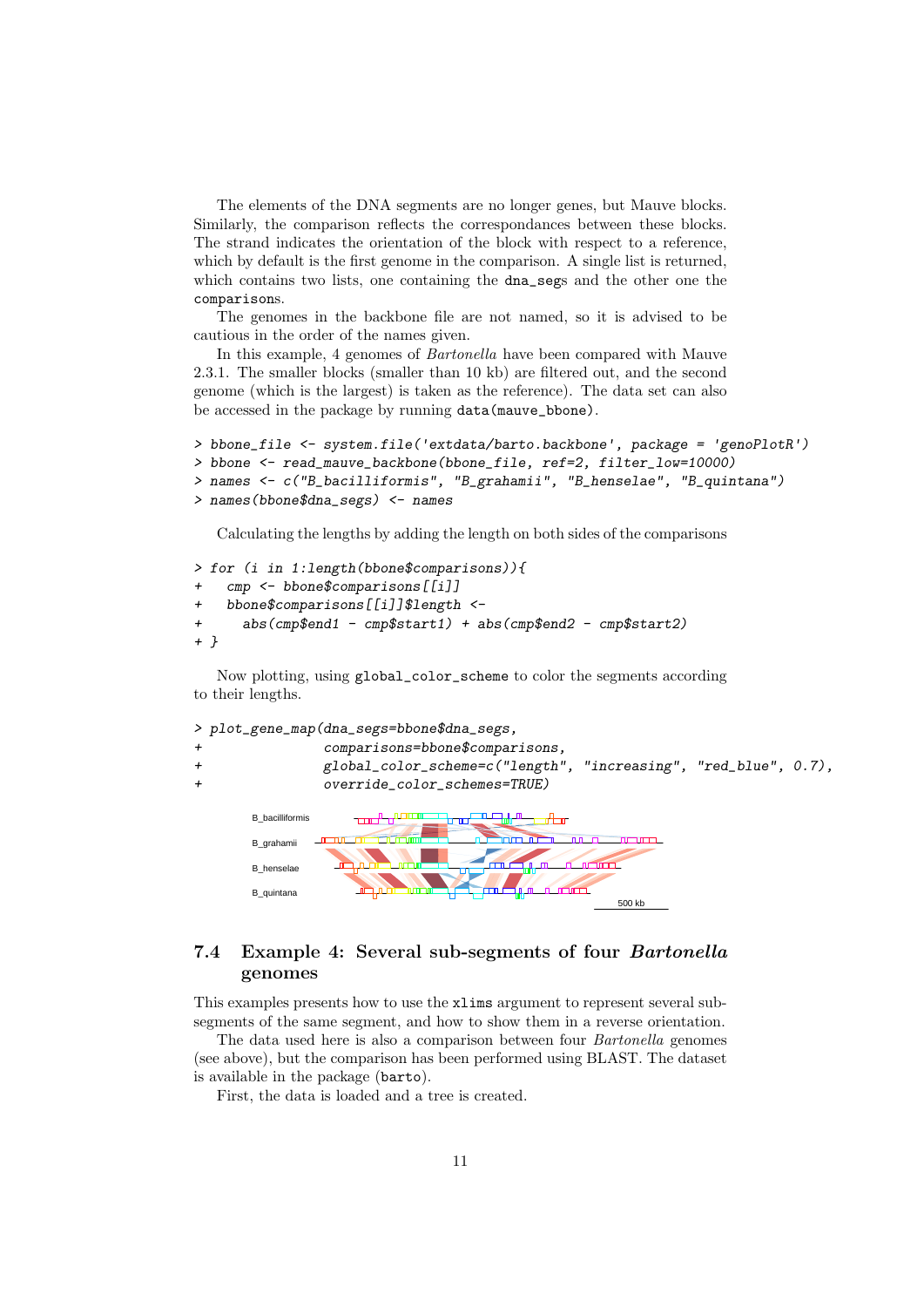```
> data(barto)
> tree_barto <- newick2phylog("(BB:2.5,(BG:1.8,(BH:1,BQ:0.8):1.9):3);")
```
The xlims argument is then created. It is a list with as many elements as there are dna\_segs. Each element is an even-numbered numeric vector, containing the left and right border of each sub-segment, consecutively. In the first DNA segment, two sub-segments are shown: between 1,415,000 and 1,445,000 in a reverse orientation, and between 1,380,000 and 1,412,000, in "normal" orientation. In the remaining segments, 3, 3, and 1 subsegments are shown, respectively, all in normal orientation.

```
> xlims <- list(c(1445000, 1415000, 1380000, 1412000),
+ c( 10000, 45000, 50000, 83000, 90000, 120000),
+ c( 15000, 36000, 90000, 120000, 74000, 98000),
+ c( 5000, 82000))
```
To complete the example, annotations are added. Genes that have a gene name (i.e. these for which the name is not the locus or synonym name) are used to annotate the segment. Only every fourth gene is annotated, to avoid overlapping the tags. The function middle is used to retrieve the middle of each element of the DNA segments.

```
> annots <- lapply(barto$dna_segs, function(x){
+ mid <- middle(x)
+ annot <- annotation(x1=mid, text=x$name, rot=30)
+ idx <- grep("^[^B]", annot$text, perl=TRUE)
+ annot[idx[idx % A == 0],]
+ })
```
Finally, plot the result, using scales on each DNA segment, adding a title, and not limiting the plotting area to the longest segment, to allow for a better placement of the sub-segments.

```
> plot_gene_map(barto$dna_segs, barto$comparisons, tree=tree_barto,
             annotations=annots,
+ xlims=xlims,
+ limit_to_longest_dna_seg=FALSE,
+ dna_seg_scale=TRUE, scale=FALSE,
+ main="Comparison of homologous segments in 4 Bartonella genomes")
```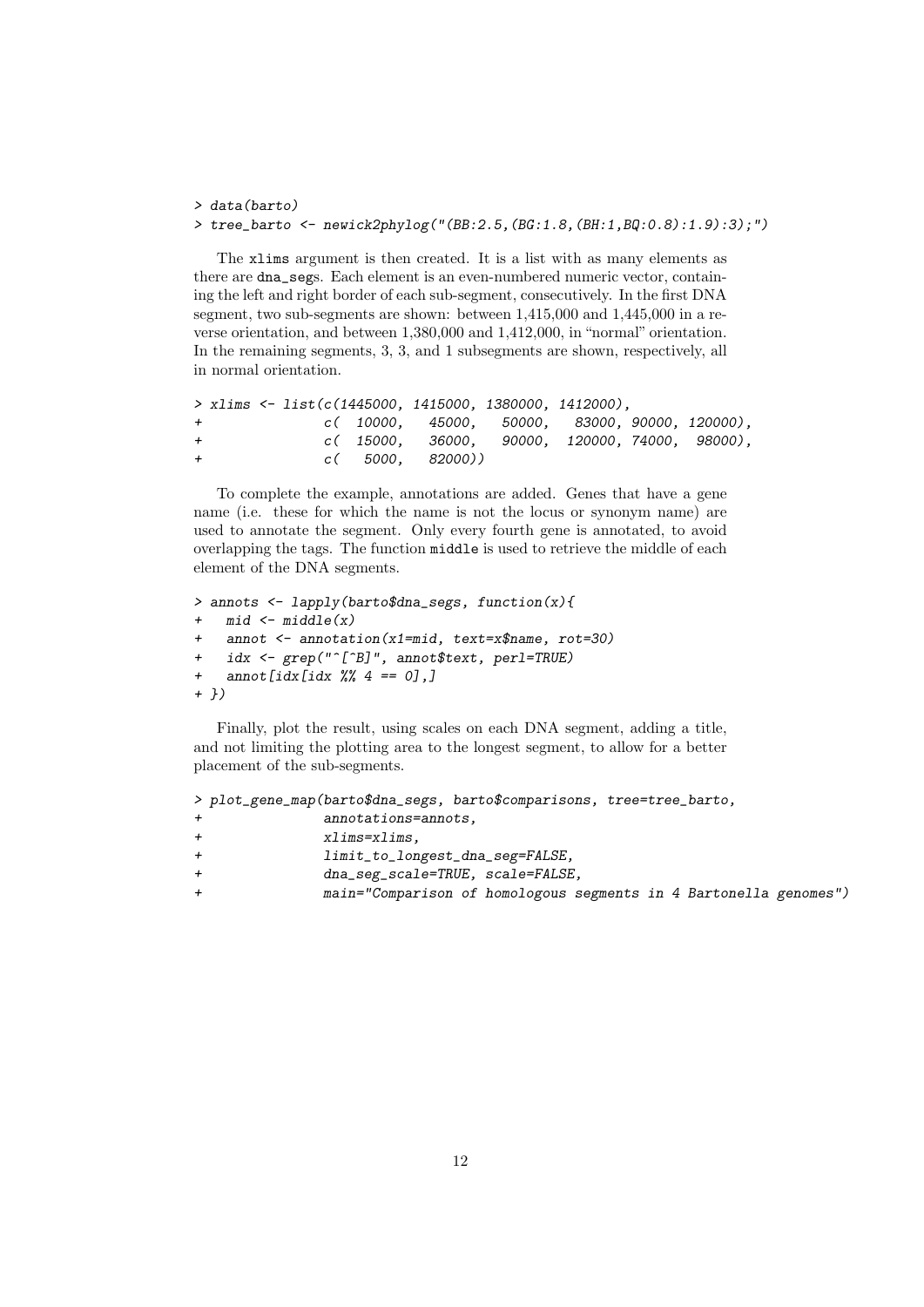

### 7.5 Example 5: Two segments of the Y chromsome in human and chimp

In this example, the ability to plot introns and exons is demontrated.

First, data is loaded. The dataset included in the package is used, but any Genbank file containing introns and exons can be used. Some annotations are added: for each segment, the range of each gene is calculated, and corresponding annotations are created.

```
> data(chrY_subseg)
> genes_homo <- unique(chrY_subseg$dna_segs[[1]]$gene)
 x_{\text{1}}homo <- sapply(genes_homo, function(x)
                  + range(chrY_subseg$dna_segs[[1]]
                         [chrY\_subseg$dna\_segs[[1]]$gene == x,])+ )
> annot_homo <- annotation(x1=x_homo[1,], x2=x_homo[2,],
                           text = dimnames(x_homo)[[2]])
> genes_pan <- unique(chrY_subseg$dna_segs[[2]]$gene)
> x_pan \leq sapply(genes_pan, function(x)
                 + range(chrY_subseg$dna_segs[[2]]
                        [chrY\_subseg$dna\_segs[[2]]$gene == x,])+ )
> annot_pan <- annotation(x1=x_pan[1,], x2=x_pan[2,],
                          text = dimnames(x\_pan)[[2]])
```
The segments can be directly plotted, passing the annotations as a list.

```
> main <- "Comparison of two subsegments in H. sapiens and P. troglodytes"
> plot_gene_map(chrY_subseg$dna_segs, chrY_subseg$comparison,
              annotations=list(annot_homo, annot_pan),
+ dna_seg_scale=TRUE,
+ main=main,
              scale=FALSE)
```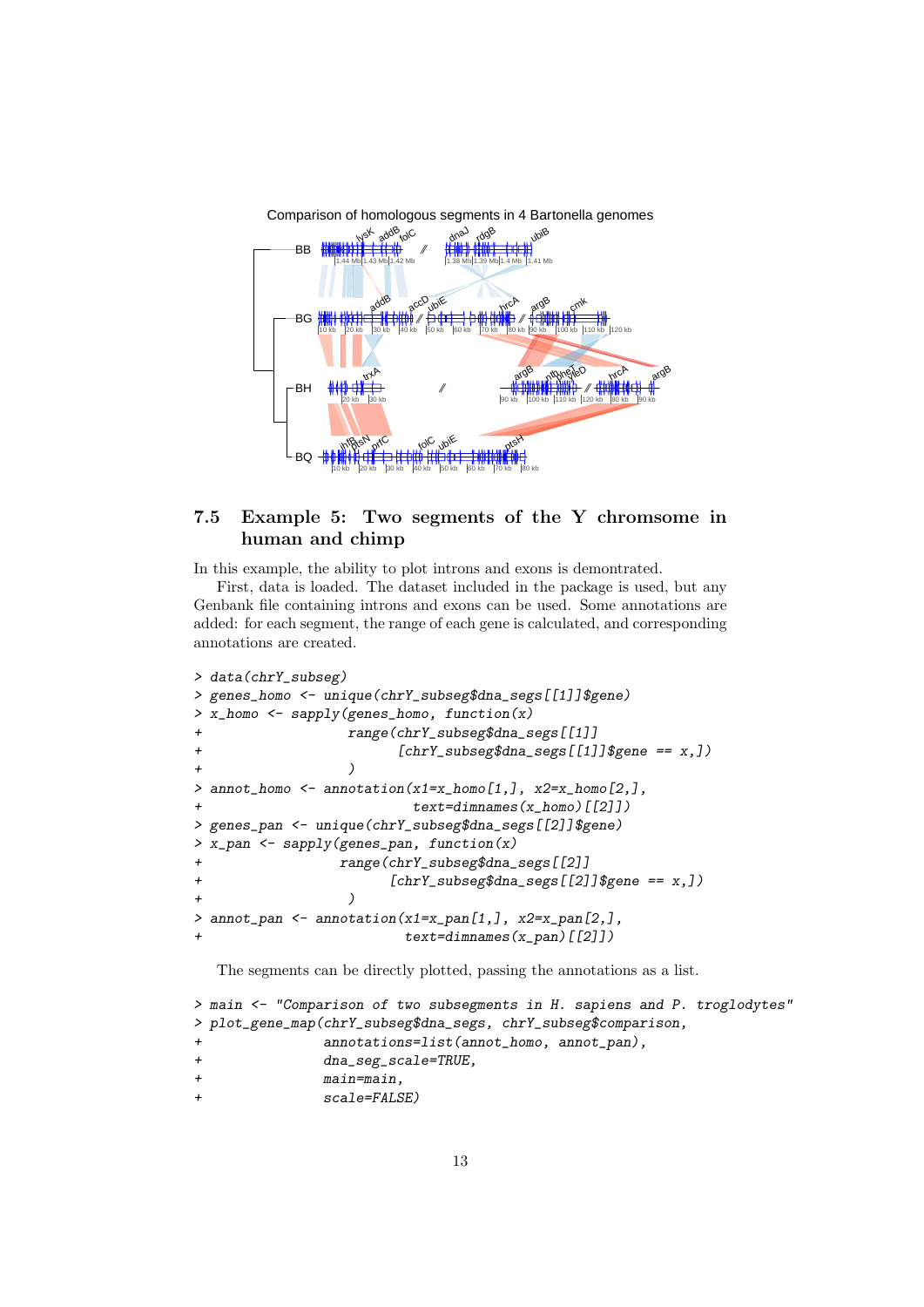Comparison of two subsegments in H. sapiens and P. troglodytes



## 7.6 Example 6: Combining several genoPlotR figures and annotating thefigure

In this example, some of the previous plots are combined in a single, multi-panel figure. Using the tools present in the grid package, the plot is annotated further. More information is available in the documentation of the grid package.

The example here uses R objects built in the previous examples, which should thus be run first.

First, a viewport that will contain all plots is pushed in a new page. The plot is divided in three rows, of relative heights 1, 1.3 and 0.8.

|        | > pushViewport(viewport(layout=grid.layout(3,1,    |  |
|--------|----------------------------------------------------|--|
| $\div$ | heights=unit( $c(1, 1.3, 0.8)$ , rep("null", 3))), |  |
| $\div$ | $name="overall_vpp'$ ))                            |  |

The three panels A to C, containing the result of the above examples 4 to 6 are pushed into viewports, calling upViewport() after each plot to come back to the main viewport. After the last plot, upViewport(2) is called to go up 2 viewports, coming back to the root viewport. Each time, the option plot\_new=FALSE is used, to avoid plotting in a new page every single panel.

```
> ## Panel A
> pushViewport(viewport(layout.pos.row=1, name="panelA"))
> plot_gene_map(dna_segs=bbone$dna_segs, comparisons=bbone$comparisons,
               dna_seg_scale=c(FALSE, FALSE, FALSE, TRUE),
               scale=FALSE, main="A", main_pos="left", plot_new=FALSE)
> upViewport()
> ## Panel B
> pushViewport(viewport(layout.pos.row=2, name="panelB"))
> plot_gene_map(barto$dna_segs, barto$comparisons,
               annotations=annots, tree=tree_barto, xlims=xlims,
               limit_to_longest_dna_seg=FALSE, scale=FALSE,
+ dna_seg_scale=TRUE, main="B", main_pos="left",
+ annotation_height=0.6, annotation_cex=0.5,
               plot_new=FALSE)
> upViewport()
> ## Panel C
> pushViewport(viewport(layout.pos.row=3, name="panelC"))
> plot_gene_map(chrY_subseg$dna_segs, chrY_subseg$comparison,
               annotations=list(annot_homo, annot_pan),
               + dna_seg_scale=TRUE, scale=FALSE, main="C", main_pos="left",
```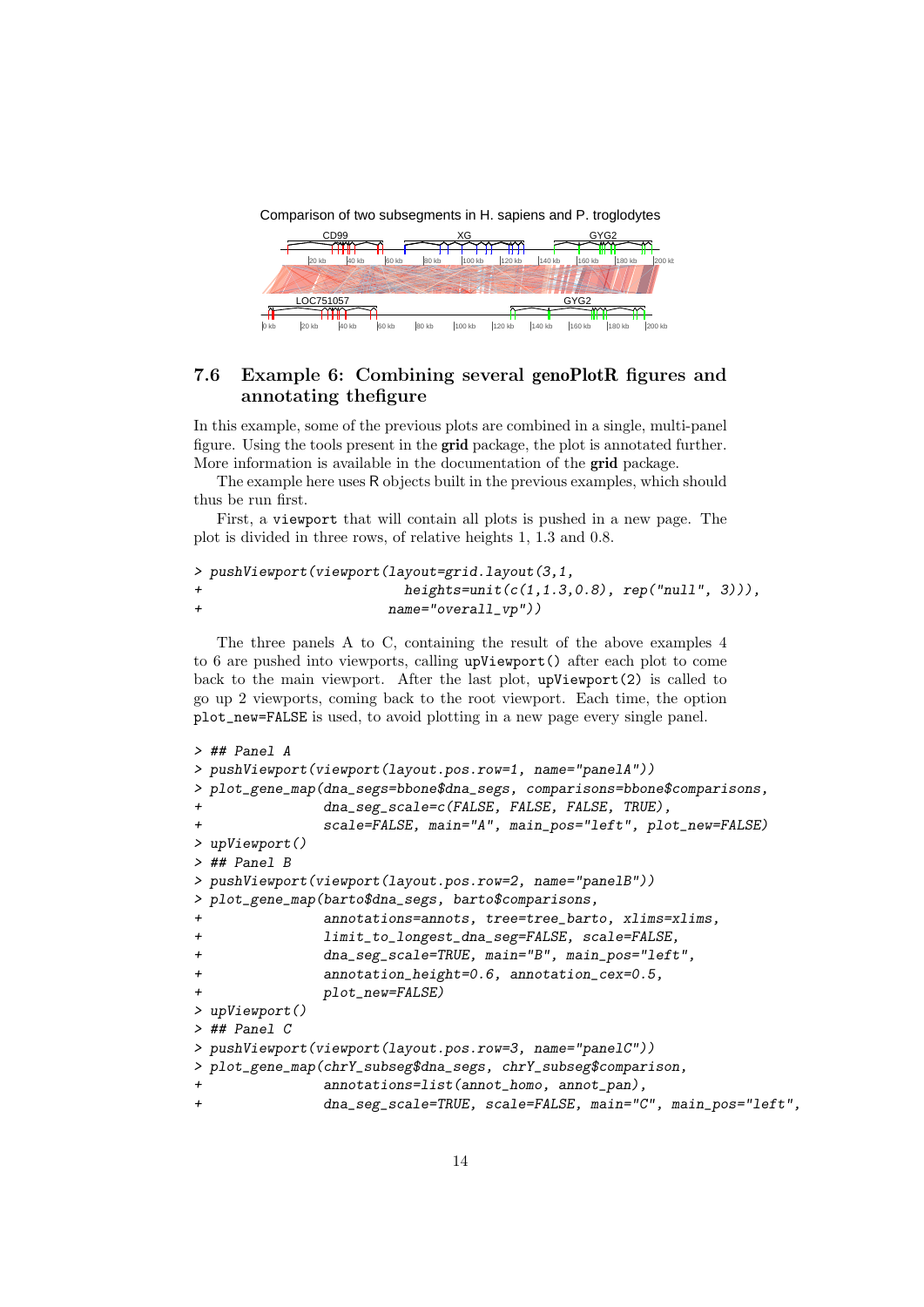plot\_new=FALSE) > upViewport(0)

The commands current.vpTree() and grid.ls() can be used to see the current viewport structure, and to see all object names.

```
> grid_list <- grid.ls(grob=TRUE, viewports=TRUE, print=FALSE)
> str(grid_list)
List of 6
 $ name : chr [1:1339] "ROOT" "overall_vp" "panelA" "oma" ...
 $ gDepth : num [1:1339] 0 0 0 0 0 0 0 0 0 0 ...
 $ vpDepth: num [1:1339] 0 1 2 3 4 5 6 6 5 6 ...
 $ gPath : chr [1:1339] "" "" "" "" ...
 $ vpPath : chr [1:1339] "" "ROOT" "ROOT::overall_vp" "ROOT::overall_vp::panelA" ...
 $ type : chr [1:1339] "vpListing" "vpListing" "vpListing" "vpListing" ...
 - attr(*, "class")= chr "flatGridListing"
```

```
> current.vpTree()
```

```
viewport[ROOT]->(viewport[overall_vp]->(viewport[panelA]->(viewport[oma]->(viewport[oma_la
```
Despite the complexity of the viewport structure, it is possible to identify the previously defined panel A, B and C. Using the downViewport commands, it will be possible to find and modify elements of the plots. First, the labels of panel A will be modified to have the names in italics and to replace the underscores by a dot and a space. The second label is also removed. Note the use of grid.edit and grid.remove. Warning: the whole figure is redrawn for each use of the edition function, it can thus become relatively long.

```
> downViewport("panelA")
> for (i in 1:length(names)){
   new\_label < -sub="sub("__", " . " , names[[i]])+ grid.edit(paste("label", i, sep="."), label=new_label,
              gp = gpar(fontface='italic"))+ }
> grid.remove("label.2")
> upViewport(0)
```
In a second time, a red rectangle will be placed around one subsegment of panel B.

```
> downViewport("panelB")
> downViewport("dna_seg.3.2")
> grid.rect(height = unit(2.2, "npc"), gp=gpar(col="red", lwd=2, fill=0))
> upViewport(0)
```

```
> dev.off()
```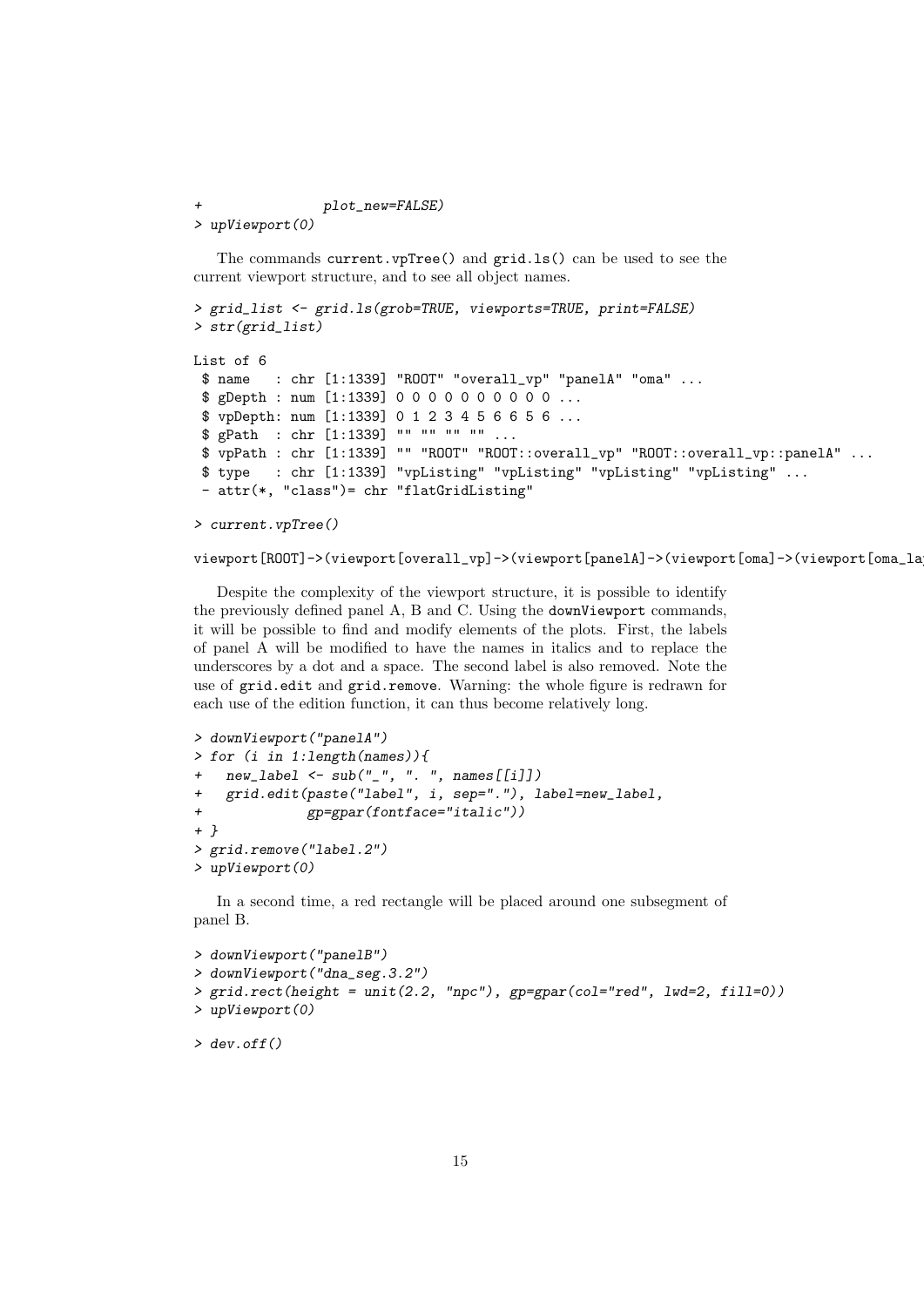

### 7.7 Example 7: Using user-defined gene\_type and seg\_plot

In this example, the use of personalized gene\_types and of seg\_plots to show data next to DNA segments is demonstrated. The same data as in example 4 is used.

A graphical function is defined, to represent triangles instead of arrows for genes. The triangles are oriented in function of their strand and the transparency is set differently according to a length cut-off, passed with the function. As required, the function has only two arguments, a gene which is a row of a dna\_seg, and the dots (...). Any extra argument passed to plot\_gene\_map will be passed in turn to the gene\_type-defining function.

```
> starGrob <- function(gene, ...){
    ## Coordinates for the star
    x \leftarrow \sin(((0.5)/2.5)*pi)*(gene$end-gene$start)/2 + (gene$end+gene$start)/2+ y <- cos(((0:5)/2.5)*pi)*gene$strand*0.5 + 0.5
    idx \leftarrow c(1, 3, 5, 2, 4, 1)## Attribute line_col only if present in the gene
```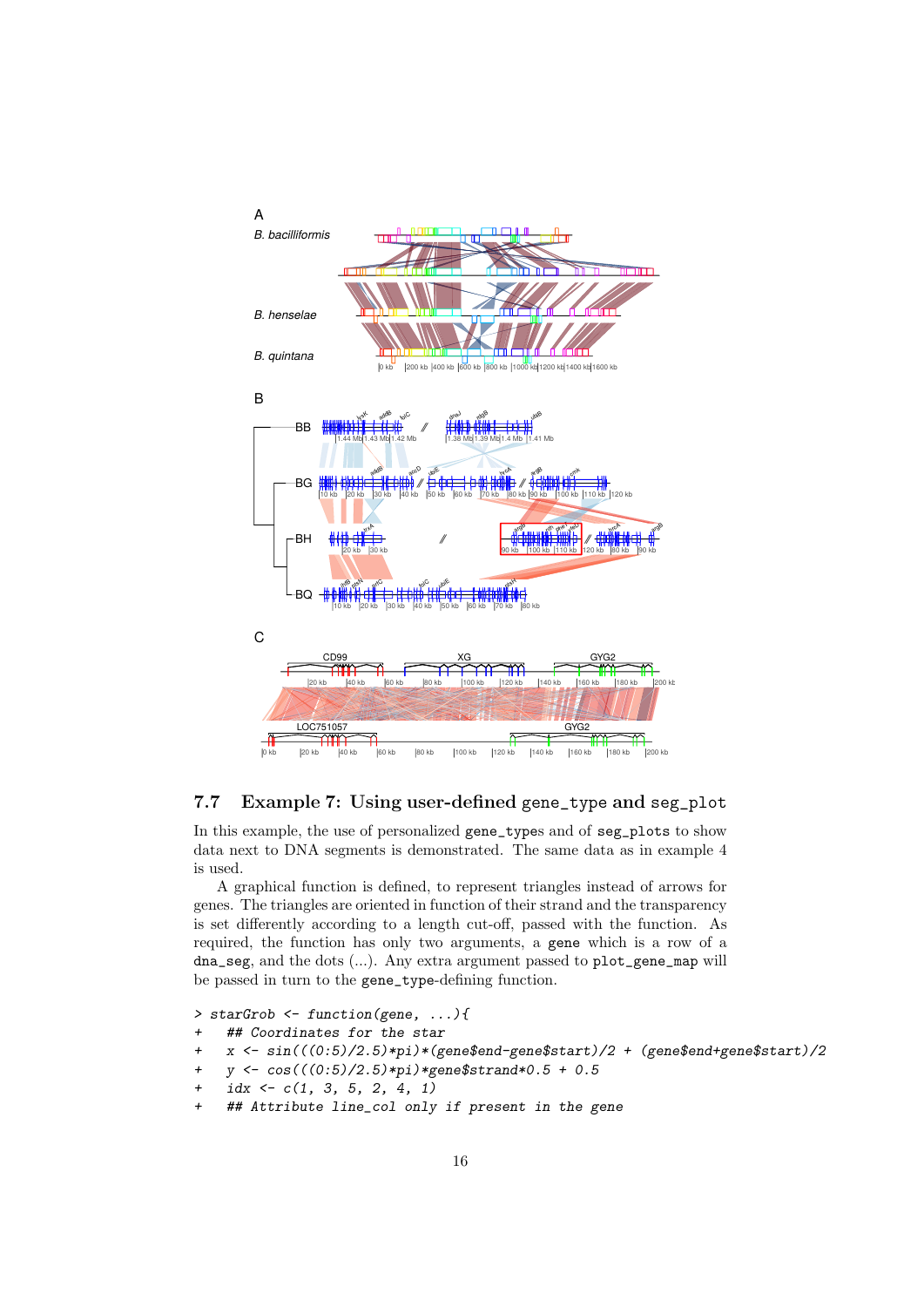```
+ line_col <- if (!is.null(gene$line_col)) gene$line_col else gene$col
+ ## Having a conditional transparency, depending on a length cut-off
+ ## passed via dots
+ length_cutoff <- list(...)$length_cutoff
+ if (!is.null(length_cutoff)){
+ alpha <- if ((gene$end-gene$start) < length_cutoff) 0.3 else 0.8
+ } else alpha <- 1
+
+ ## Grobs
+ g <- polygonGrob(x[idx], y[idx], gp=gpar(fill=gene$col, col=line_col,
+ lty=gene$lty, lwd=gene$lwd, alpha=alpha),
+ default.units="native")
+ t <- textGrob(label="***", x=(gene$end+gene$start)/2, y=0.5,
+ default.units="native")
+ gList(g, t)
+ }
```
To make use of that, the gene\_type column of the dna\_segs must be replaced. To make use of the supplementary argument line\_col, a column is added to the dna\_seg object. Finally, plot the result.

```
> barto$dna_segs[[2]]$gene_type <- "starGrob"
> barto$dna_segs[[4]]$gene_type <- "starGrob"
> line_col \leq rep(1:20, (nrow(barto$dna_segs[[3]]) %% 20)+1)
> barto$dna_segs[[2]]$line_col <- line_col[1:nrow(barto$dna_segs[[2]])]
> plot_gene_map(barto$dna_segs, barto$comparisons, tree = tree_barto,
              annotations = annots.
+ xlims = xlims,
+ dna_seg_scale = TRUE,
+ length_cutoff = 600)
```
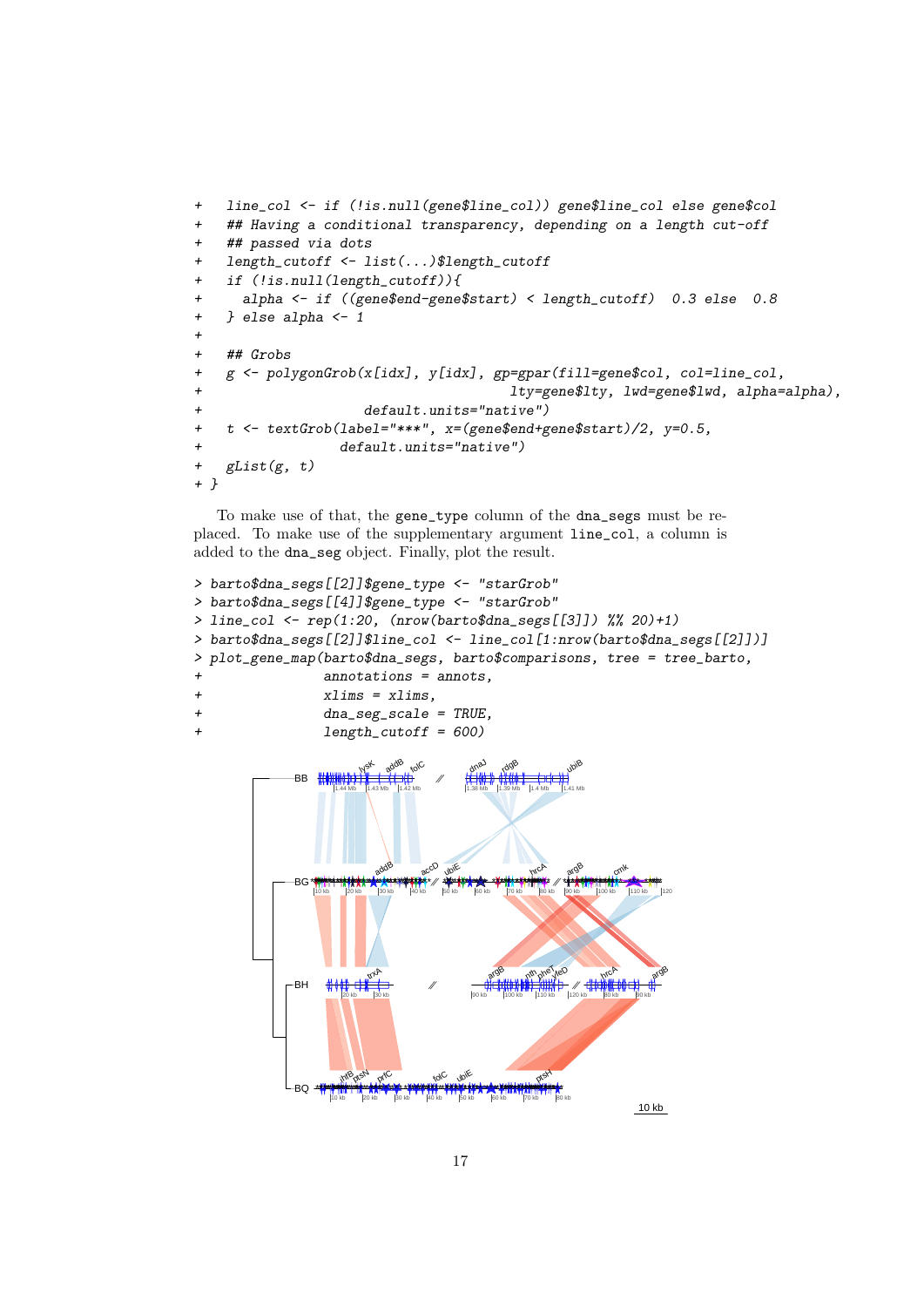Now, let's plot some random data along with the DNA segment. A standard grid function returning a grob is used, but it is possible to use personalized functions, as long as they return grob or gList objects. For example, the function starGrob defined in the previous exercise could be modified to be used here.

The seg\_plot objects are first defined, with the following structure:

```
> seg_plots <- lapply(barto$dna_segs, function(ds){
  x \leftarrow \text{seq}(1, \text{range}(ds)[2], \text{by=1000})+ y \leftarrow jitter(seq(100, 300, length=length(x)), amount=50)
+ seg_plot(func=linesGrob, args=list(x=x, y=y, gp=gpar(col=grey(0.3), lty=2)))
+ })
> str(seg_plots[[1]])
List of 5
 $ func:function (x = unit(c(0, 1), "npc"), y = unit(c(0, 1), "npc"), default.units = "nparrow = NULL, name = NULL, gp = gpar(), vp = NULL$ args :List of 4
  ..$ x : num [1:1445] 1 1001 2001 3001 4001 ...
  ..$ y : num [1:1445] 126.6 100.7 84.9 65.4 91.6 ...
  ..$ gp :List of 2
  .. ..$ col: chr "#4D4D4D"
  .. ..$ lty: num 2
  \ldots \ldots - attr(*, "class")= chr "gpar"
  ..$ default.units: chr "native"
 $ xargs: chr [1:5] "x" "x0" "x1" "x2" ...
 $ yargs: chr [1:5] "y" "y0" "y1" "y2" ...
 $ ylim : NULL
 - attr(*, "class")= chr [1:2] "seg_plot" "list"
```
Each seg\_plot element has a func argument, giving the function to use to plot the data, here the grid function linesGrob. The arguments that are passed to this function are contained in the args argument, a list. Notice the use of  $gp = gpar(\ldots)$ .

The result can then be plotted, and modulated using the arguments seg\_plot\_height, seg\_plot\_height\_unit, seg\_plot\_yaxis, and seg\_plot\_yaxis\_cex.

```
> plot_gene_map(barto$dna_segs, barto$comparisons, tree = tree_barto,
            annotations = annots,
+ xlims = xlims,
+ seg_plots = seg_plots,
+ seg_plot_height = 0.5,
+ seg_plot_height_unit = "null",
+ seg_plot_yaxis = 2,
            seg_plot_yaxis_cex = 0.7)
```